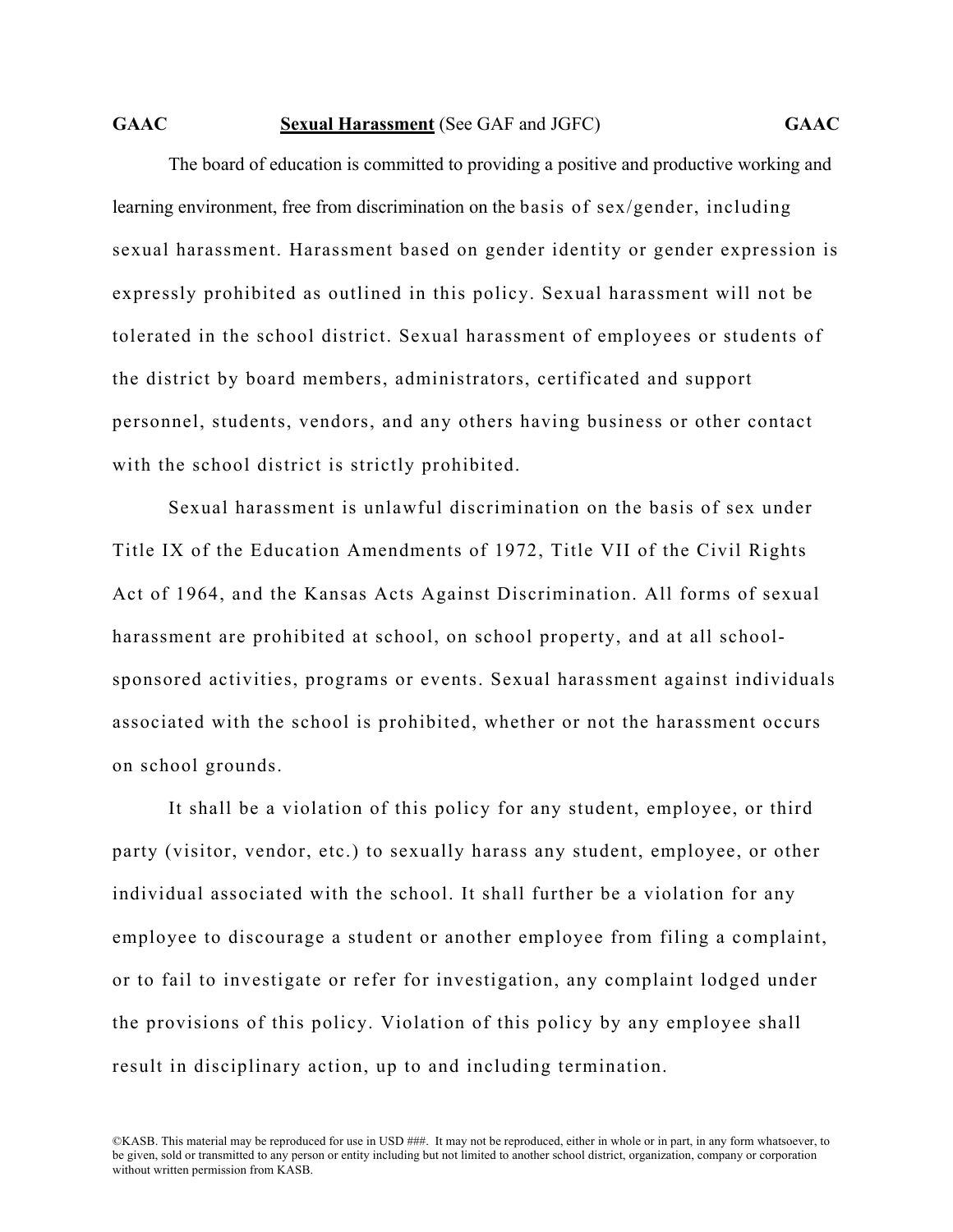Sexual harassment shall include, but not be limited to, unwelcome sexual advances, requests for sexual favors, and other verbal or physical conduct of a sexual nature when: (1) submission to such conduct is made either explicitly or implicitly a term or condition of an individual's employment; (2) submission to or rejection of such conduct by an individual is used as the basis for employment decisions affecting such individual; or (3) such conduct has the purpose or effect of unreasonably interfering with an individual's work performance or creating an intimidating, hostile or offensive working environment.

Sexual harassment may result from verbal or physical conduct or written or graphic material. Sexual harassment may include, but is not limited to: verbal harassment or abuse; pressure for sexual activity; repeated remarks to a person, with sexual or demeaning implication; unwelcome touching; or suggesting or demanding sexual involvement accompanied by implied or explicit threats concerning an employee's job status.

The district encourages all victims of sexual harassment and persons with knowledge of such harassment to report the harassment immediately. Complaints of sexual harassment will be promptly investigated and resolved.

Complaints of sexual harassment should be addressed to an employee's supervisor or to the building supervisor or to the building principal or the district compliance coordinator. If the employee's supervisor is the alleged harasser, the complaint should be addressed to the building principal or the district compliance coordinator.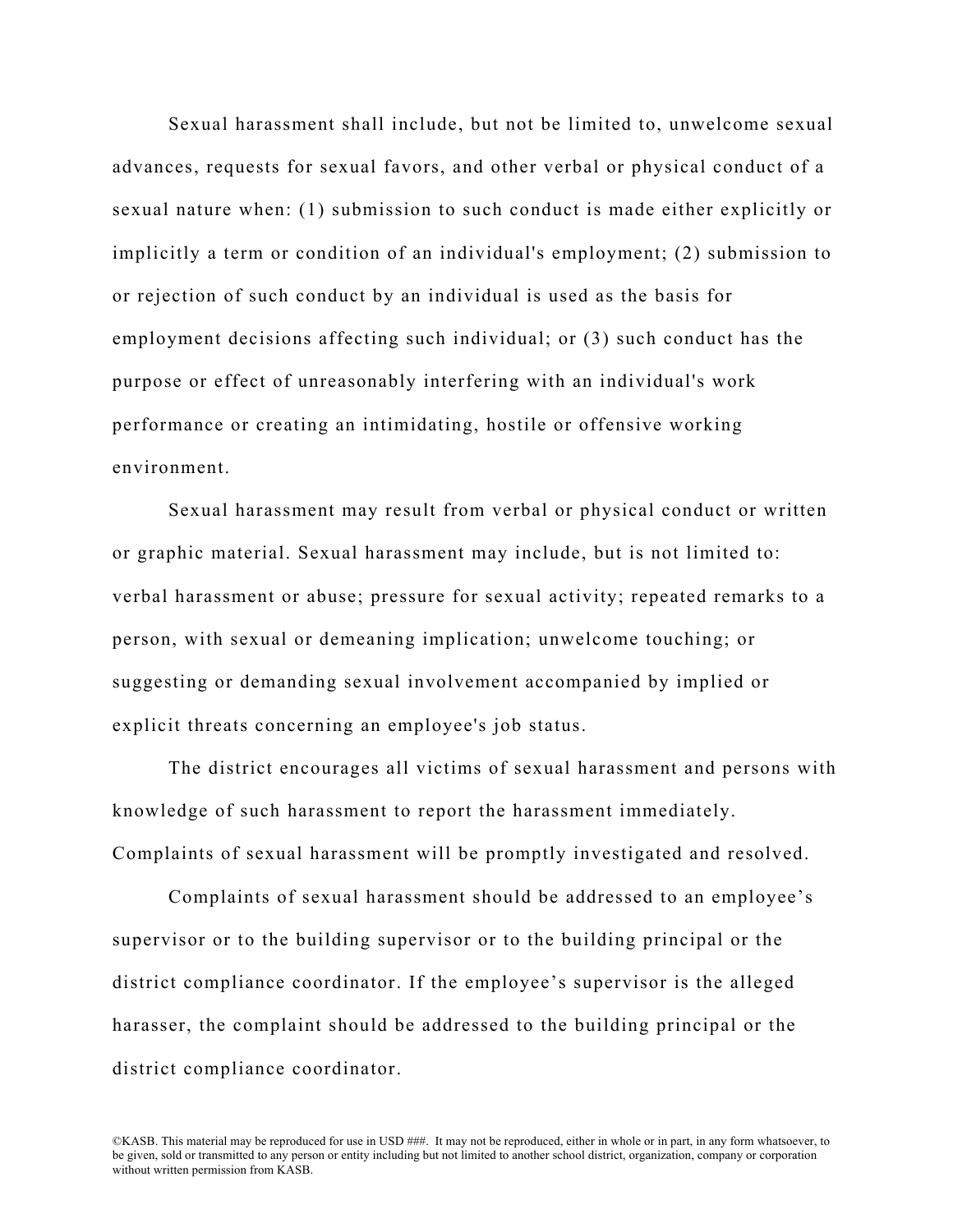Complaints made under this policy will be resolved using the district's complaint procedures in policy KN.

Complaints received will be investigated to determine whether, under the totality of the circumstances, the alleged behavior constitutes sexual harassment under the definition outlined above. Unacceptable conduct may or may not constitute sexual harassment, depending on the nature of the conduct and its severity, pervasiveness and persistence. Behaviors which are unacceptable but do not constitute harassment may also result in employee discipline.

If discrimination or harassment has occurred, the district will take prompt, remedial action to prevent its reoccurrence.

Any employee who witnesses an act of sexual harassment or receives a complaint of harassment from another employee or a student shall report the complaint to the building principal. Employees who fail to report complaints or incidents of sexual harassment to appropriate school officials may face disciplinary action. School administrators who fail to investigate and take appropriate corrective action in response to complaints of sexual harassment may also face disciplinary action.

Initiation of a complaint of sexual harassment in good faith will not adversely affect the job security or status of an employee, nor will it affect his or her compensation. Any act of retaliation or discrimination against any person who has filed a complaint or testified, assisted, or participated in any investigation, proceeding, or hearing involving a sexual harassment complaint